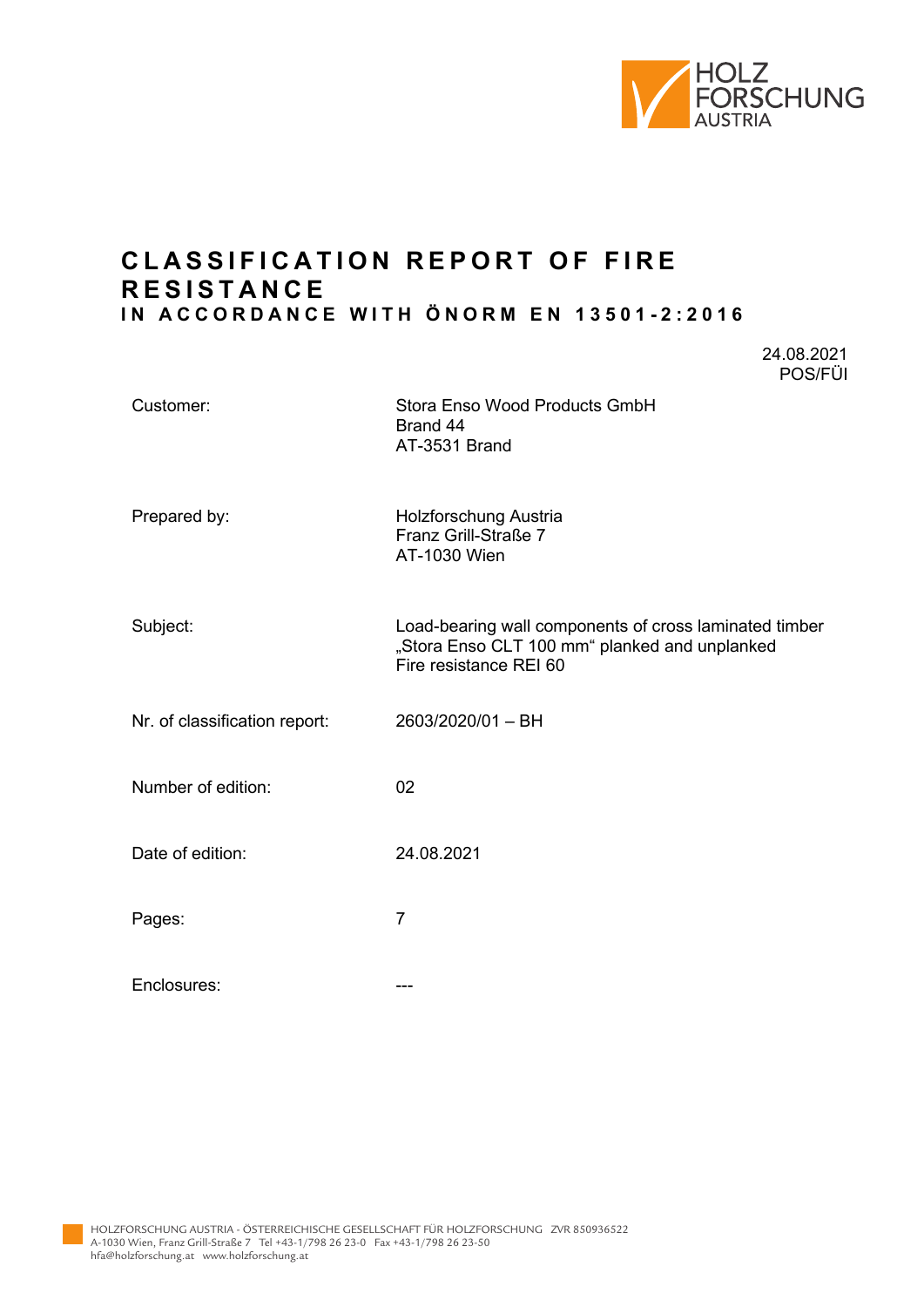

## **1. Introduction**

This classification report on fire resistance defines the classification of load-bearing wall components of cross laminated timber "Stora Enso CLT 100 mm" planked and unplanked, in compliance with the process according to the standard ÖNORM EN 13501-2:2016.

# **2. Details on the classified product**

### **2.1. General**

The load-bearing wall components of cross laminated timber "Stora Enso CLT 100 mm" planked and unplanked belong to the product type of load-bearing, insulating solid timber constructions.

#### **2.2. Description**

| <b>Table 1. Components to be classified</b> |                                   |                                                                                                  |  |  |
|---------------------------------------------|-----------------------------------|--------------------------------------------------------------------------------------------------|--|--|
| planking<br>mm<br>room side                 | installation level/<br>dry lining | cross laminated timber<br>dimensions (layers)<br>mm                                              |  |  |
|                                             |                                   | <b>CLT 100 C3s</b><br>100 mm (3s - 30 40 30)<br>according to ETA-14/0349<br>AbZ: Z-9.1-559       |  |  |
|                                             |                                   | <b>CLT 100 C3s</b><br>100 mm (3s - 40 20 40)<br>according to ETA-14/0349<br>AbZ: Z-9.1-559       |  |  |
|                                             |                                   | <b>CLT 100 C5s</b><br>100 mm (5s - 20 20 20 20 20)<br>according to ETA-14/0349<br>AbZ: Z-9.1-559 |  |  |
| ≥ 12,5 GKF <sup>*</sup> )                   |                                   | <b>CLT 100 C5s</b><br>100 mm (5s - 20 20 20 20 20)<br>according to ETA-14/0349<br>AbZ: Z-9.1-559 |  |  |

Table 1: components to be classified

\*) according to ÖNORM B 3410; DIN 18180; type DF according to ÖNORM EN 520; density ≥ 800 kg/m<sup>3</sup> or gypsum fibre board according to ÖNORM EN 15283-2; density ≥ 1000 kg/m<sup>3</sup>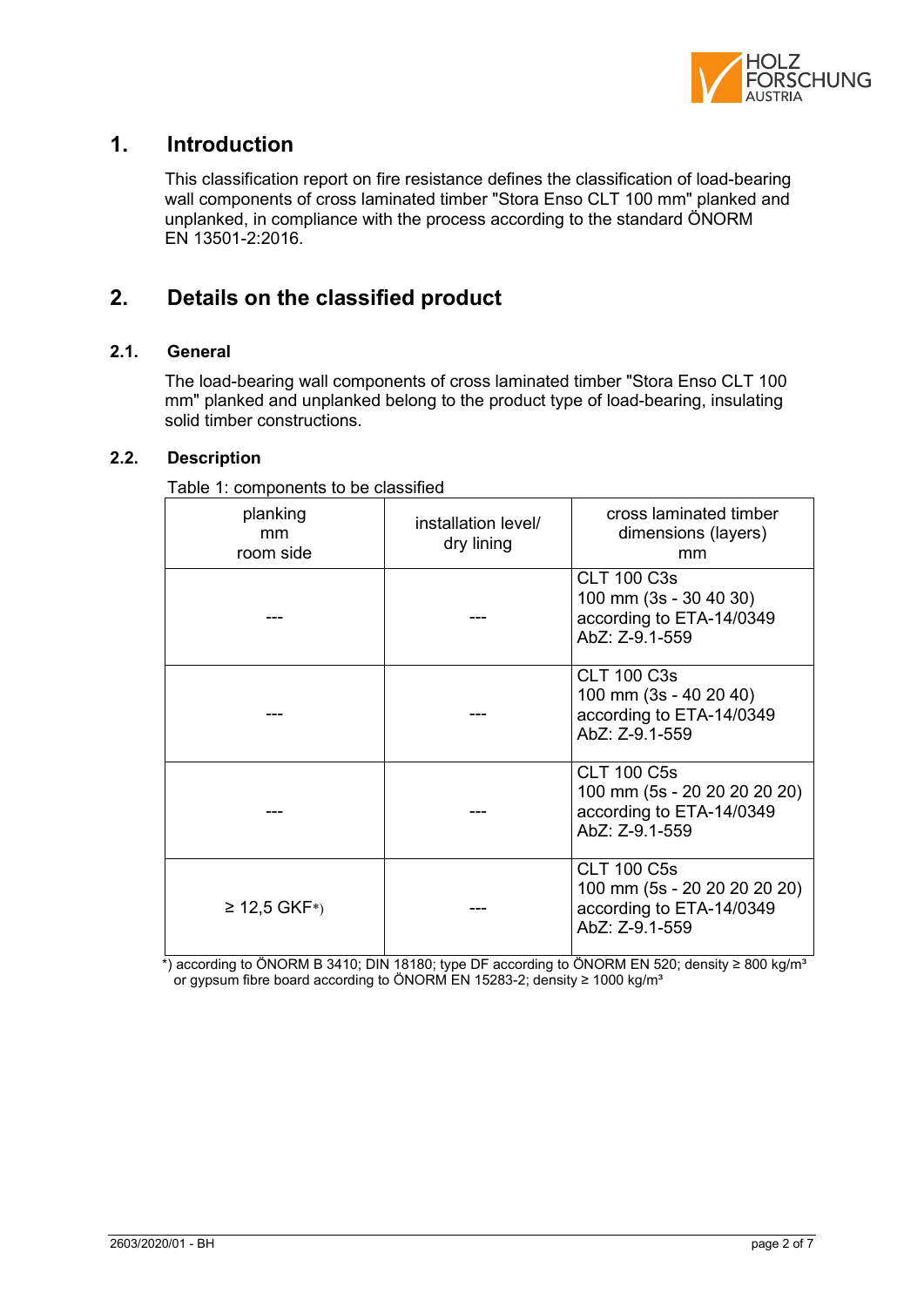

## **3. Test reports/reports on the extended area of application and test result for verification of the classification**

| Table 2: tested cross laminated timber components |              |                                    |                  |  |
|---------------------------------------------------|--------------|------------------------------------|------------------|--|
|                                                   | planking     | cross laminated timber             | planking         |  |
|                                                   | mm           | dimensions                         | mm               |  |
| short name                                        |              | mm                                 |                  |  |
|                                                   | exposed side | (layers)                           | non exposed side |  |
|                                                   | to fire      |                                    | to fire          |  |
| MW 1.2.1                                          |              | <b>CLT 97</b><br>(352735)          |                  |  |
| MW 1.4                                            |              | <b>CLT 95</b><br>(19 19 19 19 19)  |                  |  |
|                                                   |              | <b>CLT 100</b><br>(40 20 40)       |                  |  |
|                                                   | 12,5 GKF*)   | <b>CLT 100</b><br>(20 20 20 20 20) |                  |  |

### **3.1. Description of the underlying tested components**

\*) according to ÖNORM B 3410; DIN 18180; type DF according to ÖNORM EN 520; density ≥ 800 kg/m³

### **3.2. Test reports**

#### Table 3: underlying test reports

| test labo- | name of the                   | test report n°                | standard and                                                              | type of product/                                                                                                                                                                                                                                      |
|------------|-------------------------------|-------------------------------|---------------------------------------------------------------------------|-------------------------------------------------------------------------------------------------------------------------------------------------------------------------------------------------------------------------------------------------------|
| ratory     | costumer                      |                               | issue date                                                                | test specimen                                                                                                                                                                                                                                         |
| MA 391)    | Holzfor-<br>schung<br>Austria | $MA$ 39 - VFA<br>2010-1858.01 | ÖNORM EN<br>$1365 - 1$ :<br>2000-04<br>ÖNORM EN<br>$1363 - 1:$<br>2000-01 | test report on the fire<br>resistance of a load-<br>bearing wall of cross<br>laminated timber<br>"Stora Enso CLT 5s"<br>with a total thickness<br>of 95 mm and with a<br>central, vertical joint<br>with a stepped form<br>and with a sealing<br>tape |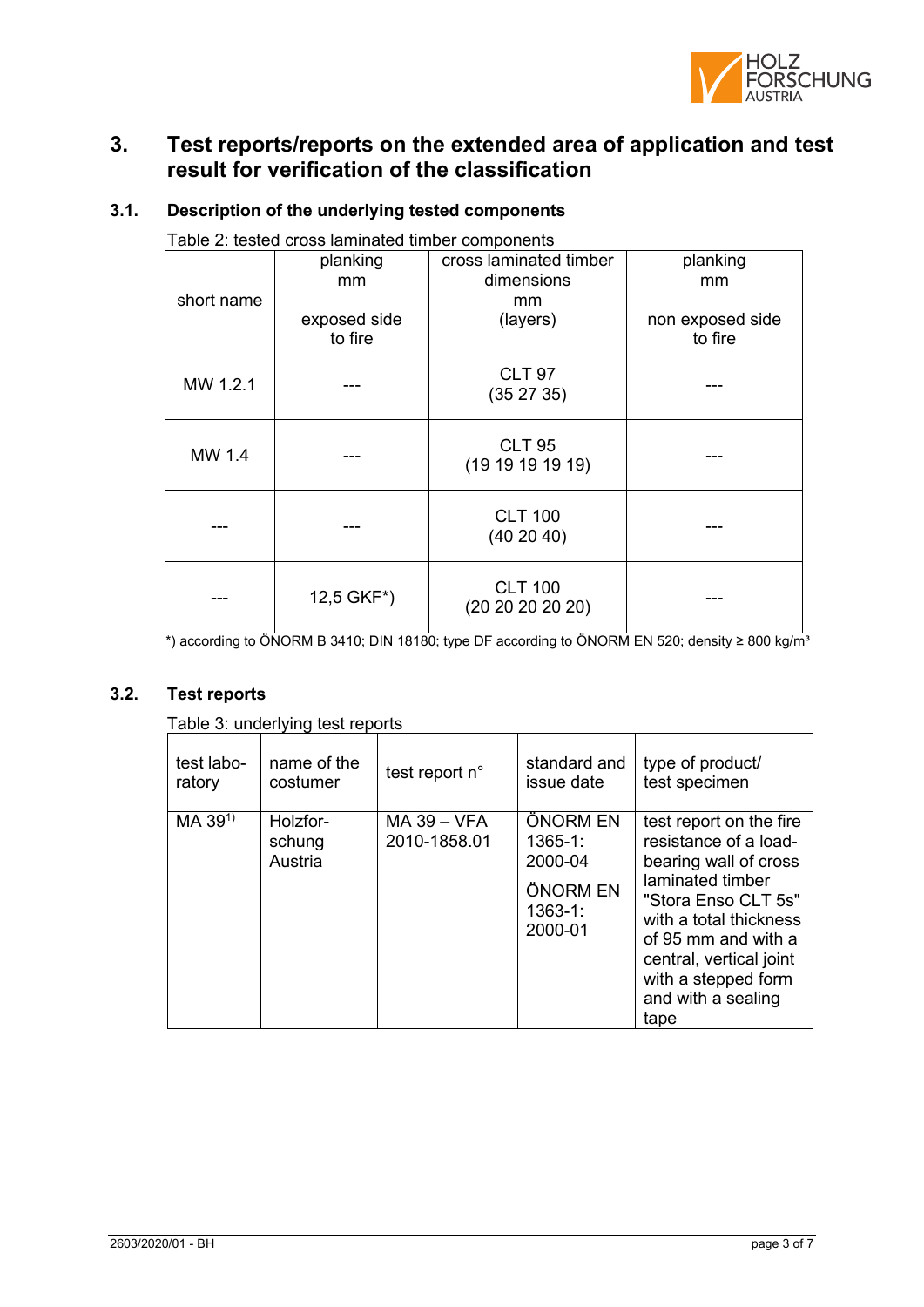

| test labo-<br>ratory | name of the<br>costumer                                | test report n°              | standard<br>and<br>issue date                                            | Type of product/<br>test specimen                                                                                                                        |
|----------------------|--------------------------------------------------------|-----------------------------|--------------------------------------------------------------------------|----------------------------------------------------------------------------------------------------------------------------------------------------------|
| MA 39 <sup>1)</sup>  | Holzforschung<br>Austria                               | MA 39 - VFA<br>2010-1377.02 | ÖNORM EN<br>$1365 - 1:$<br>2000-04<br>ÖNORM EN<br>$1363 - 1:$<br>2000-01 | test report on the fire<br>resistance of a load-<br>bearing wall of cross<br>laminated timber<br>"Stora Enso CLT 3s"                                     |
| MA 39 <sup>1)</sup>  | Stora Enso<br>Wood<br>Products OY<br>00160<br>Helsinki | MA 39-<br>21-04434          | ÖNORM EN<br>$1365 - 1:$<br>2013-07<br>ÖNORM EN<br>$1363 - 1:$<br>2020-04 | test report on the fire<br>resistance of a load-<br>bearing wall of cross<br>laminated timber<br>"Stora Enso CLT 3s"<br>(tested on 26.02.<br>2021)       |
| $MA 39^{1}$          | Stora Enso<br>Wood<br>Products OY<br>00160<br>Helsinki | MA 39-<br>21-04435          | ÖNORM EN<br>$1365 - 1:$<br>2013-07<br>ÖNORM EN<br>$1363 - 1:$<br>2020-04 | test report on the fire<br>resistance of a load-<br>bearing wall of cross<br>laminated timber<br>"CLT 5s with GK-<br>planking" (tested on<br>10.03.2021) |

1) MA 39 – Magistrat der Stadt Wien, Magistratsabteilung 39, Prüf-, Überwachungsund Zertifizierungsstelle der Stadt Wien

The test reports listed under point 3.2. according to ÖNORM EN 1365-1 and 1363-1 were partly carried out according to older standards (see table 3).

The current standards, ÖNORM EN 1365-1: 2013 and ÖNORM EN 1363-1:2020, essentially contain changes in terminology, new definitions and concretisations compared to the older versions.

According to information from the testing body, these changes have no effect on the results in the test reports listed and can therefore still be used for the classification of fire resistance.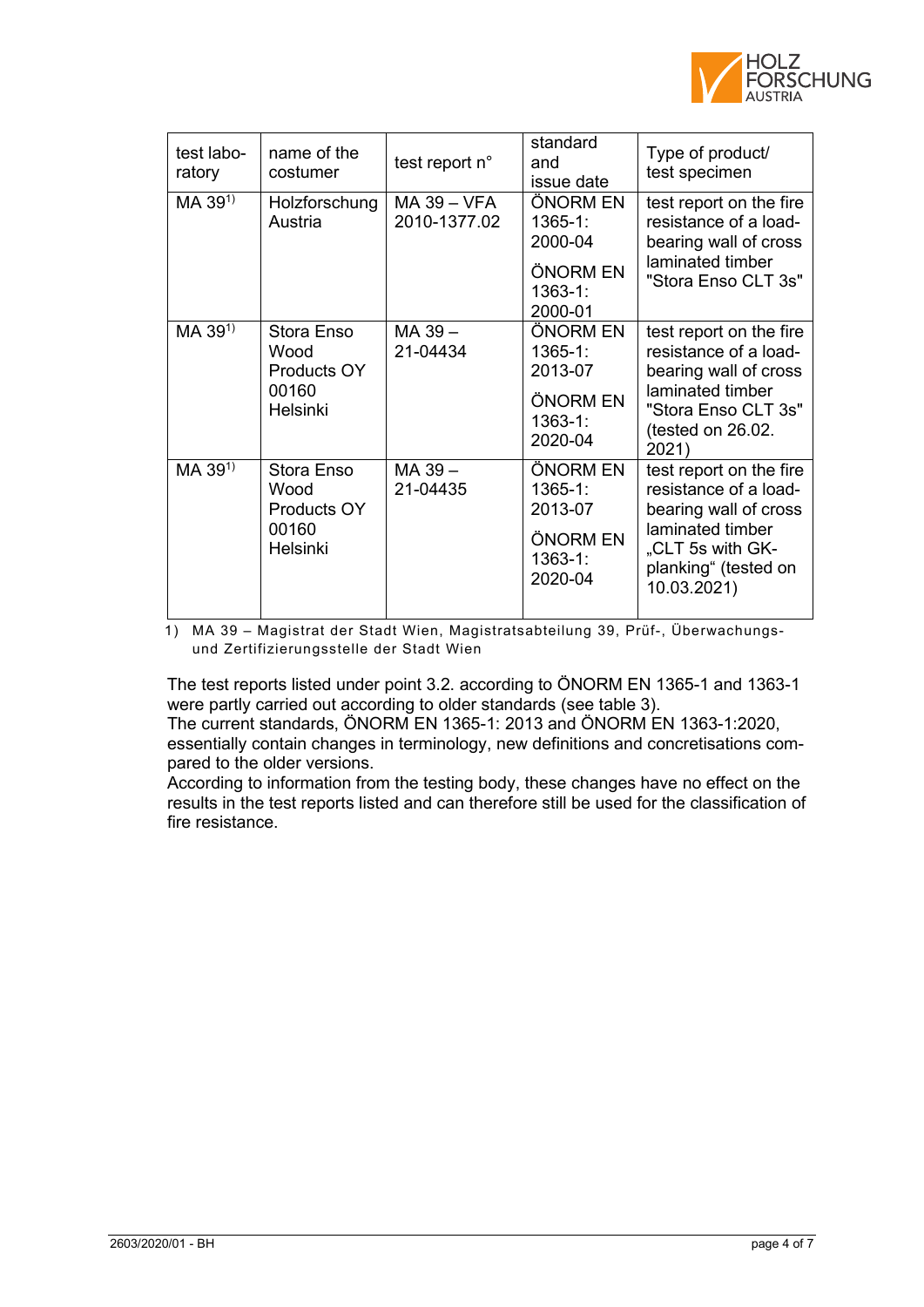

#### **3.3. Results**

Table 4: results

| testing process:<br>ÖNORM EN 1365-1: 2000-04<br>ÖNORM EN 1363-1: 2000-01 | parameters                           | results                       |  |
|--------------------------------------------------------------------------|--------------------------------------|-------------------------------|--|
| test report n°<br>MA 39 - VFA<br>2010-1858.01                            | load applied<br>supporting structure | 105 kN total load<br>35 kN/m  |  |
|                                                                          | load-bearing capacity                | 63 min                        |  |
|                                                                          | integrity                            | 63 min                        |  |
|                                                                          | thermal insulation                   | 63 min                        |  |
| test report n°<br><b>MA 39 - VFA</b><br>2010-1377.02                     | load applied<br>supporting structure | 105 kN total load<br>35 kN/m  |  |
|                                                                          | load-bearing capacity                | 79 min                        |  |
|                                                                          | integrity                            | 79 min                        |  |
|                                                                          | thermal insulation                   | 79 min                        |  |
|                                                                          |                                      |                               |  |
| testing process:<br>ÖNORM EN 1365-1: 2013-07<br>ÖNORM EN 1363-1: 2020-04 | parameters                           | results                       |  |
| test report n°<br>MA 39 - 21-04434                                       | load applied<br>supporting structure | 165 kN total load<br>55 kN/m  |  |
|                                                                          | load-bearing capacity                | 63 min                        |  |
|                                                                          | integrity                            | 63 min                        |  |
|                                                                          | thermal insulation                   | 63 min                        |  |
| test report n°<br>MA 39-21-04435                                         | load applied<br>supporting structure | 480 kN total load<br>160 kN/m |  |
|                                                                          | load-bearing capacity                | 82 min                        |  |
|                                                                          | integrity                            | 82 min                        |  |

# **4. Classification and area of application**

## **4.1. Classification reference**

This classification was carried out in compliance with ÖNORM EN 13501-2:2016-11, clause 7.3.2..

## **4.2. Classification**

The load-bearing walls of cross laminated timber are classified according to the following combinations of performance parameters and classes.

Wall height ≤ 3 m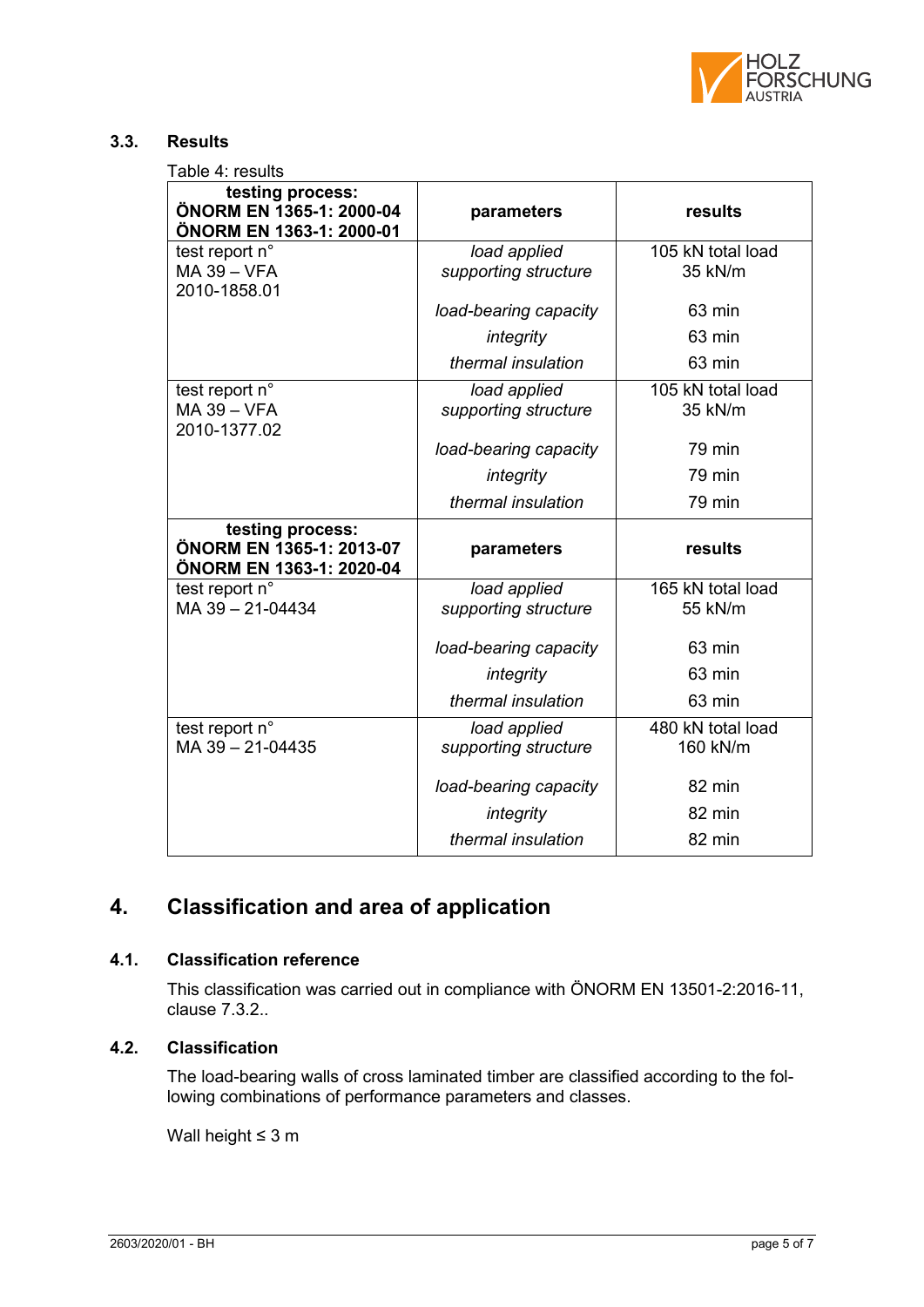

| fire resistance<br>of the constructions listed<br>in 2.2.<br>fire exposed side | test report<br>n°                      | R  | Е  |    | applied<br>load<br>$E_{d,fi}$<br>kN/m |
|--------------------------------------------------------------------------------|----------------------------------------|----|----|----|---------------------------------------|
| <b>CLT 100 C3s</b><br>$(3s - 30 40 30)$                                        | MA 39 -<br><b>VFA 2010-</b><br>1377.02 | 60 | 60 | 60 | 35                                    |
| <b>CLT 100 C5s</b><br>(5s - 20 20 20 20 20)                                    | MA 39 -<br><b>VFA 2010-</b><br>1858.01 | 60 | 60 | 60 | 35                                    |
| <b>CLT 100 C3s</b><br>(3s - 40 20 40)                                          | MA 39 -<br>21-04434                    | 60 | 60 | 60 | 55                                    |
| <b>CLT 100 C5s</b><br>(5s - 20 20 20 20 20)<br>12,5 GKF*)                      | MA 39 -<br>21-04435                    | 60 | 60 | 60 | 160                                   |

\*) according to ÖNORM B 3410; DIN 18180; type DF according to ÖNORM EN 520; density ≥ 800 kg/mª or gypsum fibre board according to ÖNORM EN 15283-2; density ≥ 1000 kg/m<sup>3</sup>

#### **4.3. Area of application**

This classification is valid for the following practical applications:

The classification result may be transferred directly to similar cross laminated timber walls in which one or several of the following changes are made and in which the design continues to meet the requirements of the relevant design standard with regard to stiffness and strength:

- Reducing the height of the wall
- Increasing the width of the wall
- Increasing the structure's thickness
- Increasing the thickness of the corresponding materials
- Reducing the length of boards or panels but not the thickness
- Reducing the load applied
- Installation of additional non-flammable materials in the construction